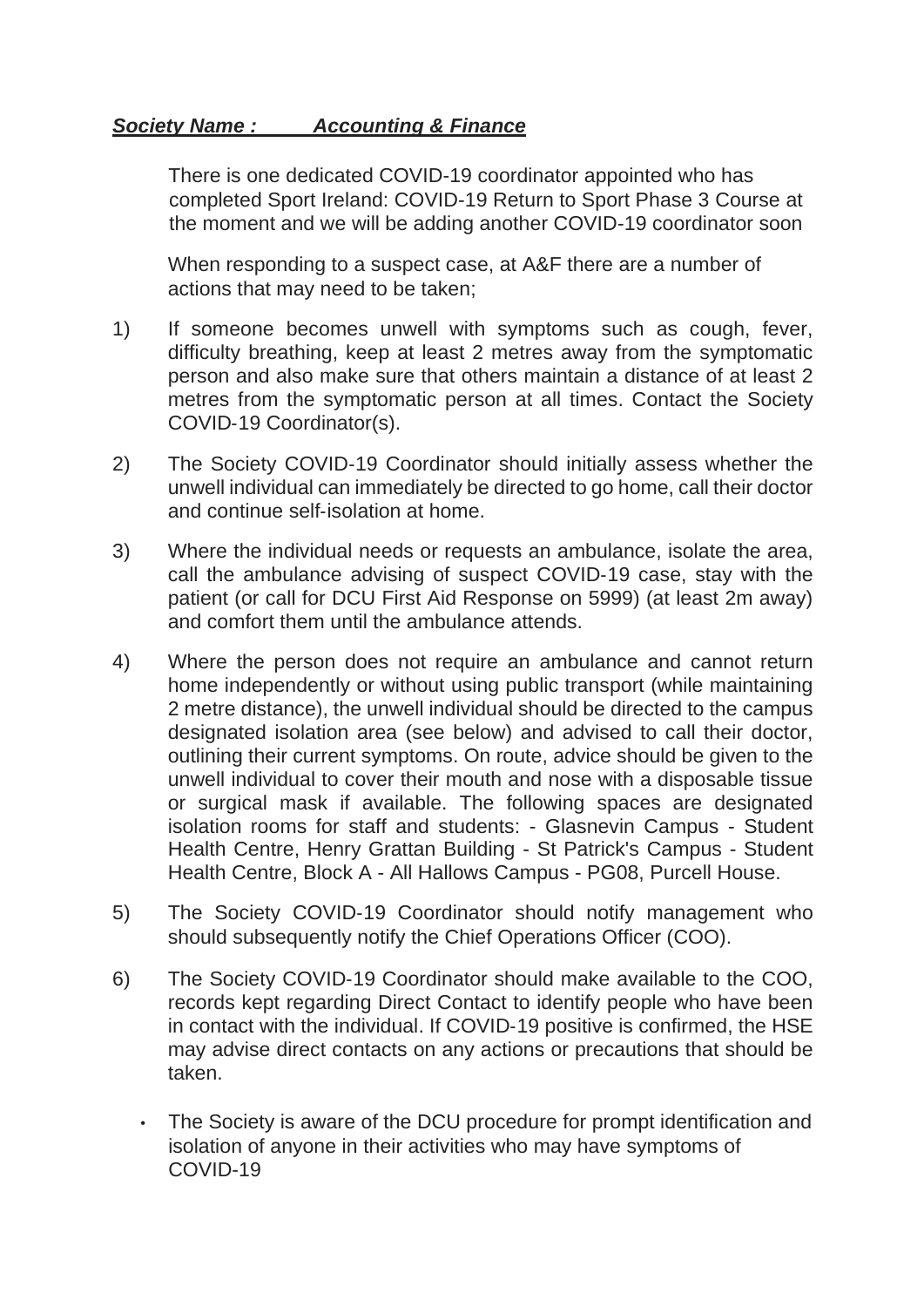We plan to

- Log members taking part in activities in a manner which is GDPR compliant
- To inform our members of the purpose of the log and ensure total compliance
- Provide necessary facilities and protocols to isolate potential cases
- Provide up to date information on the latest Govt. advice to members
- Provide advice and support to anyone who develops symptoms of COVID-19

Control process before people are permitted into an activity

- We encourage people to use hand sanitizer before entering rooms
- We encourage people to wear masks
- We will enforce social distancing
- We will remind members to keep the details of their health screening questionnaire up to date and if there is any need to update it that we will be notified.
- If someone starts to display symptoms, we will isolate them and respond appropriately as outlined above.

We have put in place a GDPR compliant health screening questionnaire that can establish if a participant

- Has displayed any Covid-19 symptoms over the previous 14 days
- If individuals are self-isolating
- If individuals are not awaiting the results of a COVID-19 test
- If individuals are non-symptomatic
- If individuals have not been in contact with high risk or infected people
- If individuals have sought or received medical advice on COVID-19?
- We will have outlined the maximum number of people per area to maintain social distancing
- We will also outline how the equipment, if used, will be cleaned/ disinfected after each use

There is an education/ induction plan in place which is age-appropriate and suitable for those with disabilities. We recommend that all society members complete the DCU recommended Sport Ireland: COVID-19 Return to Sport Phase 3 Course.

We recommend that all society members educate themselves on the latest up to date advice available at www2.hse.ie/coronavirus/